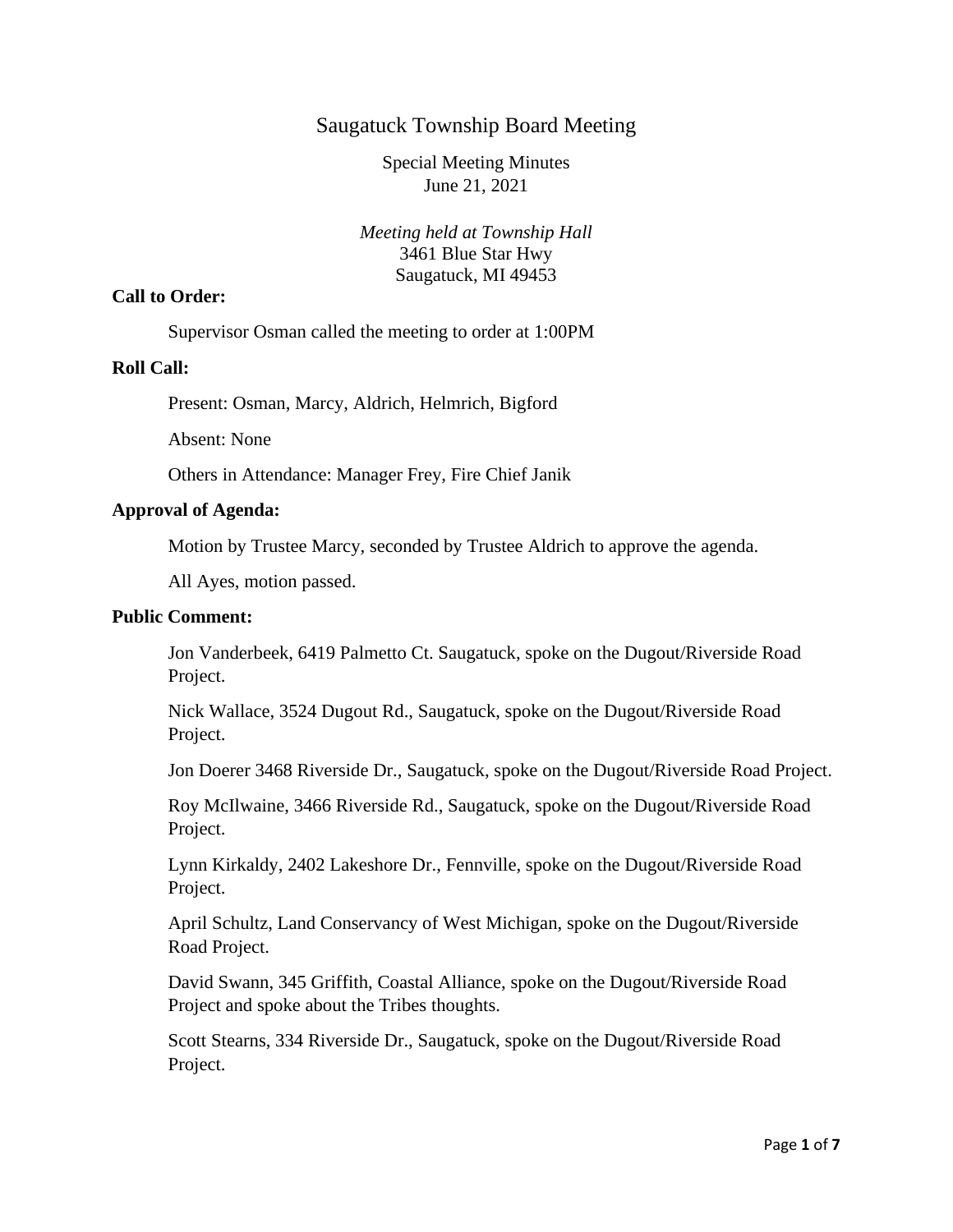John Williams, 3464 Riverside Dr., Saugatuck, spoke on the Dugout/Riverside Road Project.

Daniel DeFranco, 6122 Old Allegan Rd., Saugatuck, spoke on the Dugout/Riverside Road Project and that the Saugatuck Township Planning Commission has a Special Committee on Rural Character and is looking at revising the Tree Ordinance.

Chief Janik, Saugatuck Township Fire District, spoke on the Dugout/Riverside Road Project.

# **Public Hearing:**

*Dugout/ Riverside Road Project Public Hearing:*

Supervisor Osman opened the public hearing at 1:38 pm.

Manager Frey asked if there were any additional public comments. No public comments.

Supervisor Osman closed the public hearing at 1:38 pm.

# **New Business:**

*Agenda Item 6.A: Dugout/ Riverside Road Project:* 

Township Manager introduced Allegan County Road Commission (ACRC) Executive Director Craig Atwood and ACRC Engineer Jason Edwards.

Manager Frey introduced the business item stating that before them was the previous meeting Dugout Road Memo and packet, an email from a resident of this project, as well as the submitted prepared questions that everyone sent to be asked.

Manager Frey recommended to read all the prepared questions.

Treasurer Helmrich suggested that we read the questions one by one and let the Allegan County Road Commission (ACRC) representatives respond back. This would allow everyone to follow along.

Clerk Bigford agreed and stated that some questions appear to be redundant.

Township Manager asked the ACRC representatives the prepared questions that were sent to the ACRC and allowed for response to each question.

Questions and Answers:

Manager Frey asked: Was there one or two sets of plans for this project? ACRC responded that there was only one set of plans. Traditionally they create a bid qualifications and actual drawings are not included in the bid documents. They included the actual drawings due to this project's circumstances.

Manager Frey asked: How many land/homeowners are affected? How many have expressed support and how many against? ACRC commented that 6-7 responded back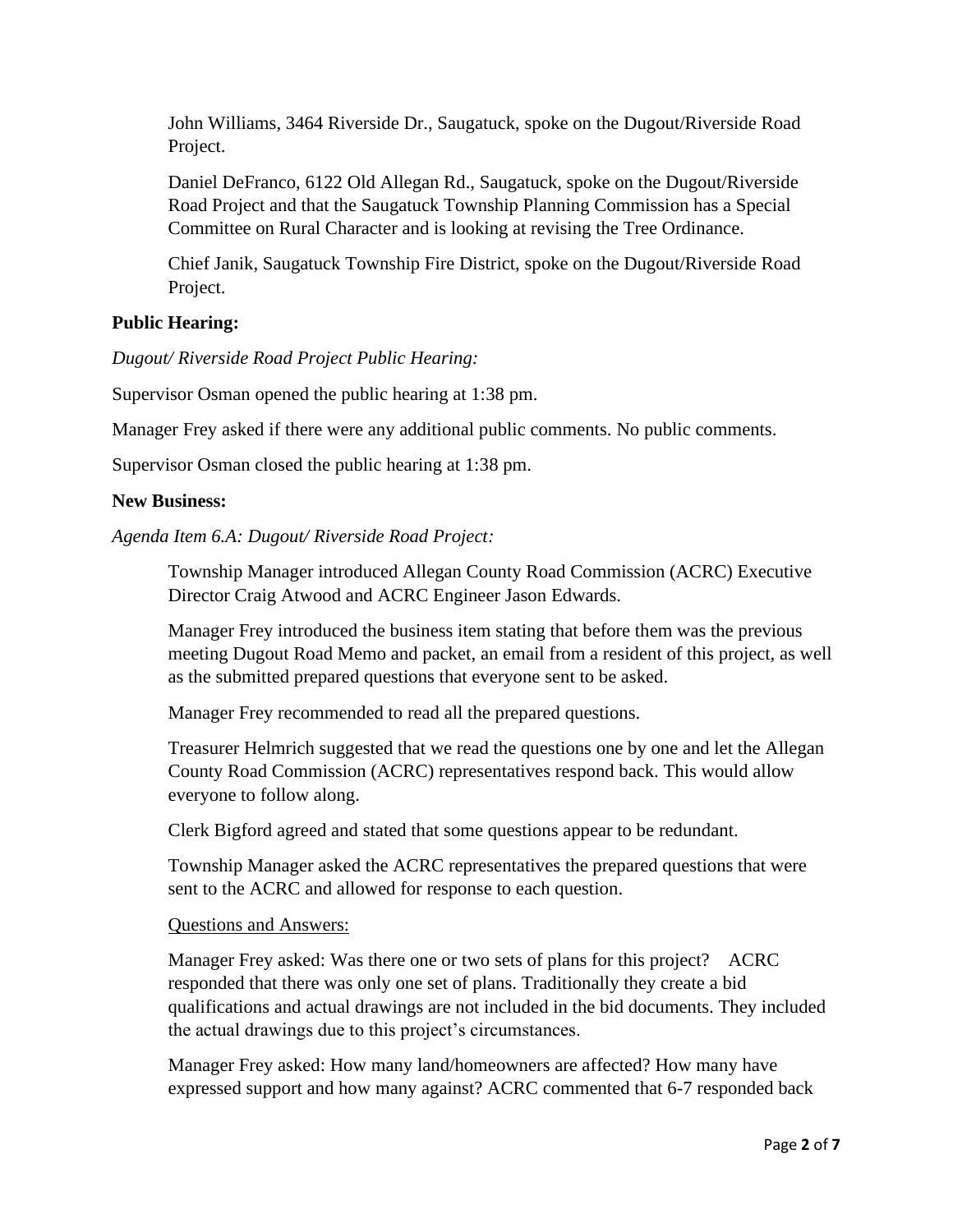and the Right of Way Agent spoke with and additional 3 property owners. The project impacts some residents, and the majority of questions are general questions and majority were neutral with a handful supportive and a handful against.

Manager Frey asked: What is the current number of trees that would be removed? Has this changed from the original plan? ACRC responded that approximately 100 trees would be removed out of approximately 300. This has not changed from the start of the project. The ACRC normally removes all trees within the shoulder but worked to limit this due to the situation.

Manager Frey asked: Have you had discussions with the Land Conservancy of West Michigan regarding any impact on McEnroe Easement? I believe there were concerns over the storm water run-off and the effect on erosion in the area; have they been addressed? ACRC responded that they have spoken with the Conservancy. They also stated that the plans and scope have not changed.

Board Members followed up with how the runoff could be handled. The ACRC commented that this would require additional trees to be removed to add additional run off measures. The plan includes ground asphalt millings that would allow some water to soak through the ground. Overall runoff would remain the same per the drawings.

Manager Frey asked: It sounds like the Poplar Street tree removals are not necessary. Is that the current view of the Road Commission? ACRC responded that that was correct, and that Poplar Street is not a road but within the right-of-way.

Manager Frey started the next questions and stated that this was previously answered as it pertained to the previous question.

Manager Frey asked: Is there any way that the total number of trees removed could be lessened? ACRC responded that the right-of-way is normally 66' and some areas it is 55'. The road is not marked with a speed thus per law it is then treated as 55-mph which would require a 32' road width, with 6' shoulders/clearing. This project, due to the circumstances, is treated as a residential road with a 25-mph speed limit requiring an 18' road width, and 6' shoulders/clearing. The ACRC follows the American Association of State Highway and Transportation Officials (AASHTO) development standards. Most all Counties and States follow these standards.

Treasurer Helmrich asked if he heard correctly that the road was 18' wide. ACRC responded that that was correct. The current road is between 13'-18' wide, with official 6' clearing.

Treasurer Helmrich asked if a portion of the 6'could be added to the other side, allowing for a tree or utility to be avoided. ACRC stated that only 6' would be cleared for the shoulder, some utility poles won't be moved that are within the shoulder.

Treasurer Helmrich commented that this road is more of a trail and that other communities move sidewalks to avoid trees and further asked if the same principal could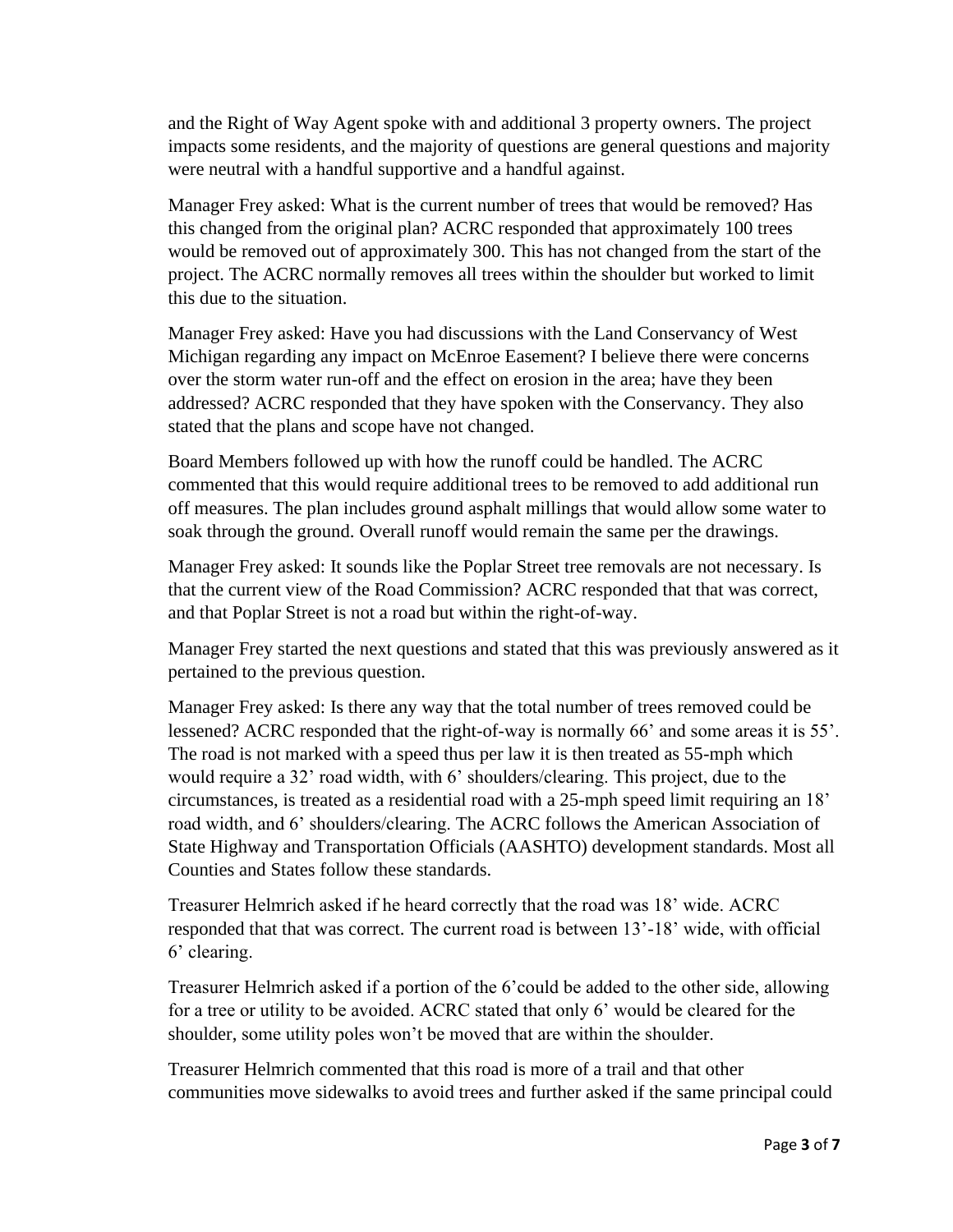be used here? ACRC responded that normally could be the case but for these circumstances there are trees on both sides of the road.

Manager Frey asked: There appears to be utility poles within the 6' buffer zone that are not slated for removal, but some trees are marked within the same distance? ACRC responded that the standard is that all trees within the 6' shoulder/zone are clear cut. They limited this to a third of the trees. The utility pole movement requires a 10' clear line around the lines per the utility company guidelines if the ACRC were to request the pole to be moved. The ACRC chose not to move the pole so that they can preserve as many trees as possible.

Manager Frey asked: Chief Janik mentioned that he needs the road to be no less than 20' wide. What does the plan have the road width at? Manager Frey stated that this had been previously answered. Clerk Bigford responded that this question was hers and was previously answered.

Manager Frey asked: Can the clearance on both sides of the road be limited to lessen the need for tree cutting? The ACRC responded that they had already made a lot of exceptions and must follow the AASHTO minimum standards to maintain the safety of the road and allow safety and ACRC equipment to go down the road.

Manager Frey asked: Regarding the site of the project, please explain why, in light of the Tribal Cultural Property (TCP) eligibility, historic status, ecological value and vulnerabilities it is not possible to obtain waivers or exceptions to guidelines and standard procedure that would permit a more site appropriate, custom-built approach. Are we sure that all possible avenues of this type have been fully explored? ACRC responded that there are no historical sites in the location on the MDOT (Michigan Department of Transportation) website. Treasurer Helmrich stated that this was recently created as a TCP and that the MDOT records might not show it yet. ACRC responded that currently there are no designations that would impact this project at this time.

Manager Frey stated that that was the last of the prepared questions.

Trustee Aldrich stated that Treasurer Helmrich and herself attend a visit with the Fire Chief earlier that morning and the Fire Chief stated that he could get by with only 20 trees removed. Is there a possibility for the Township and the contractor to walk the project and hand pick the trees? ACRC responded that they work on minimum width and that these are their bare minimum standards.

Trustee Marcy asked about the standards, are these set in stone or is this considered to set precedent? ACRC stated that they follow the same standard throughout the County and that they lowered the number of trees to the bare minimum required for this project.

ACRC commented that they were directed to work on this project by the Board and three managers ago. Treasurer Helmrich commented that this was a part of the first project list they approved. Majority of projects are standard and this one is unique, and it should have been possibly reviewed earlier.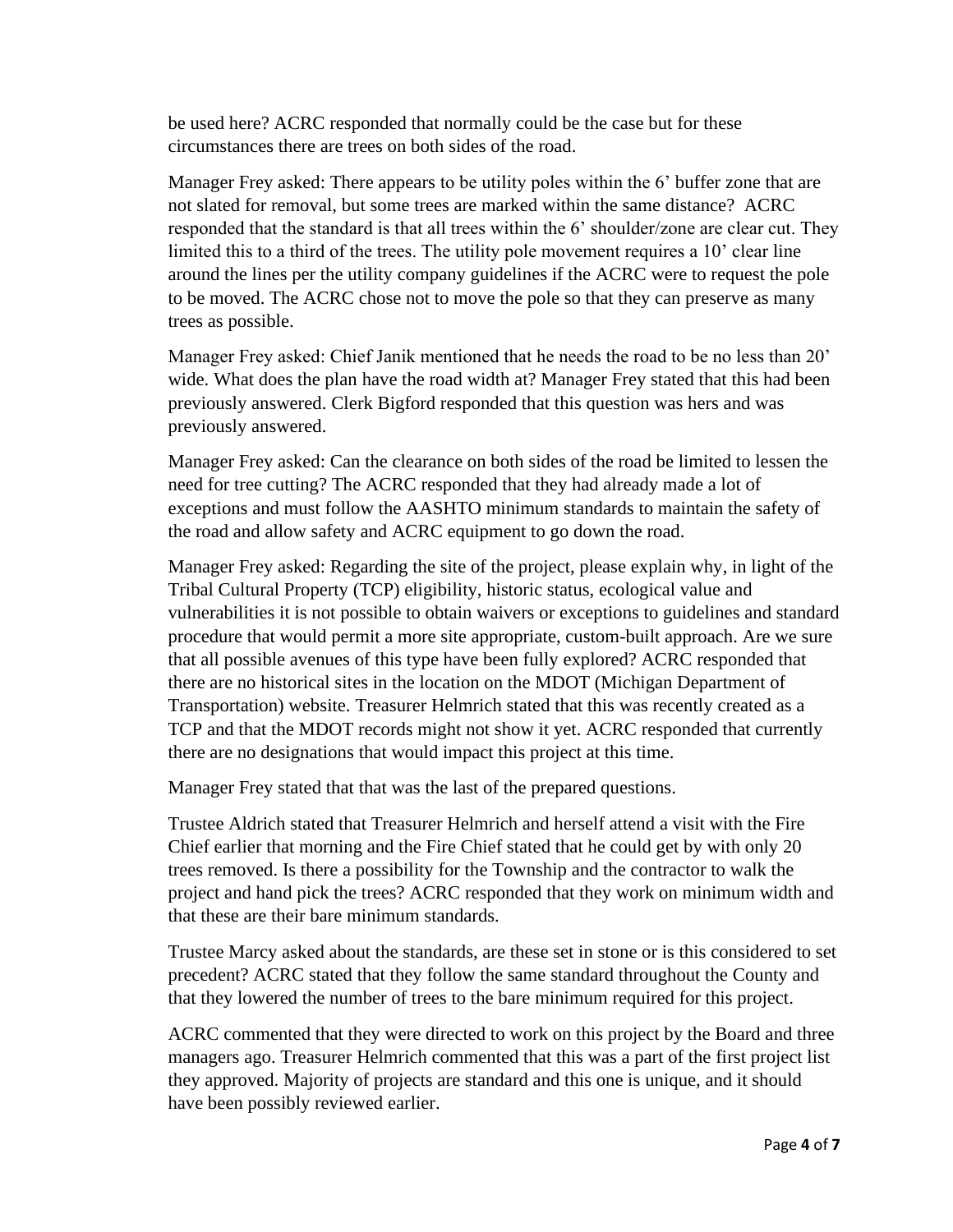Clerk Bigford asked what the impact would be if they departed from standards? ACRC responded that they do depart under unique circumstance, an example was given of a house that the slope of a hill/drive touching the road was to sharp and required alterations.

Supervisor Osman asked Manager Frey if it would be allowable to have some of the public ask ACRC questions. Manager Frey responded that it is the discretion of the Supervisor to allow public questions. Supervisor Osman directed that the public may ask questions.

The following residents asked questions to the ACRC:

Jon Doerer, Scott Stearns, Burny Merkle, Jon Vanderbeek, Nick Wallace, Roy McIlwaine, Chief Janik.

Supervisor Osman closed public questioning.

Treasurer Helmrich asked about rainfall and runoff? ACRC responded that runoff prevention could occur but would require additional trees and wider additions in the shoulder.

Trustee Marcy asked questions to the public, With what has been said how many of you would still want the project to move forward with the parting of a 100 trees? Residents spoke on the question.

Treasurer Helmrich commented that there are suggestions that it could be completed with lower trees.

Trustee Aldrich responded that the ACRC stated that it could not.

Treasurer Helmrich stated that the Township is paying for it and it is our project. They are using minimum standards and that the Township can give different direction. ACRC responded that they have ethical engineering requirements that they would have to follow and they cannot breach them. They continued to state the Township can acquire a work in the right of way permit to trim and cut a smaller number of trees.

Treasurer Helmrich asked if we did that would the ACRC still add the millings? ACRC responded that they would not.

Treasurer Helmrich asked if the contractor would go for a walk on the project and would move the road? ACRC responded that they would not be able to move the road.

Trustee Marcy restated her initial question to the public, with what has been said how many of you would still want the project to move forward? Public responded with comments and with raised hands for and raised hands against.

Treasurer Helmrich stated that he hoped for more collaboration with the ACRC.

Supervisor Osman stated that she heard clearly from the ACRC that have compromised to the bare minimums.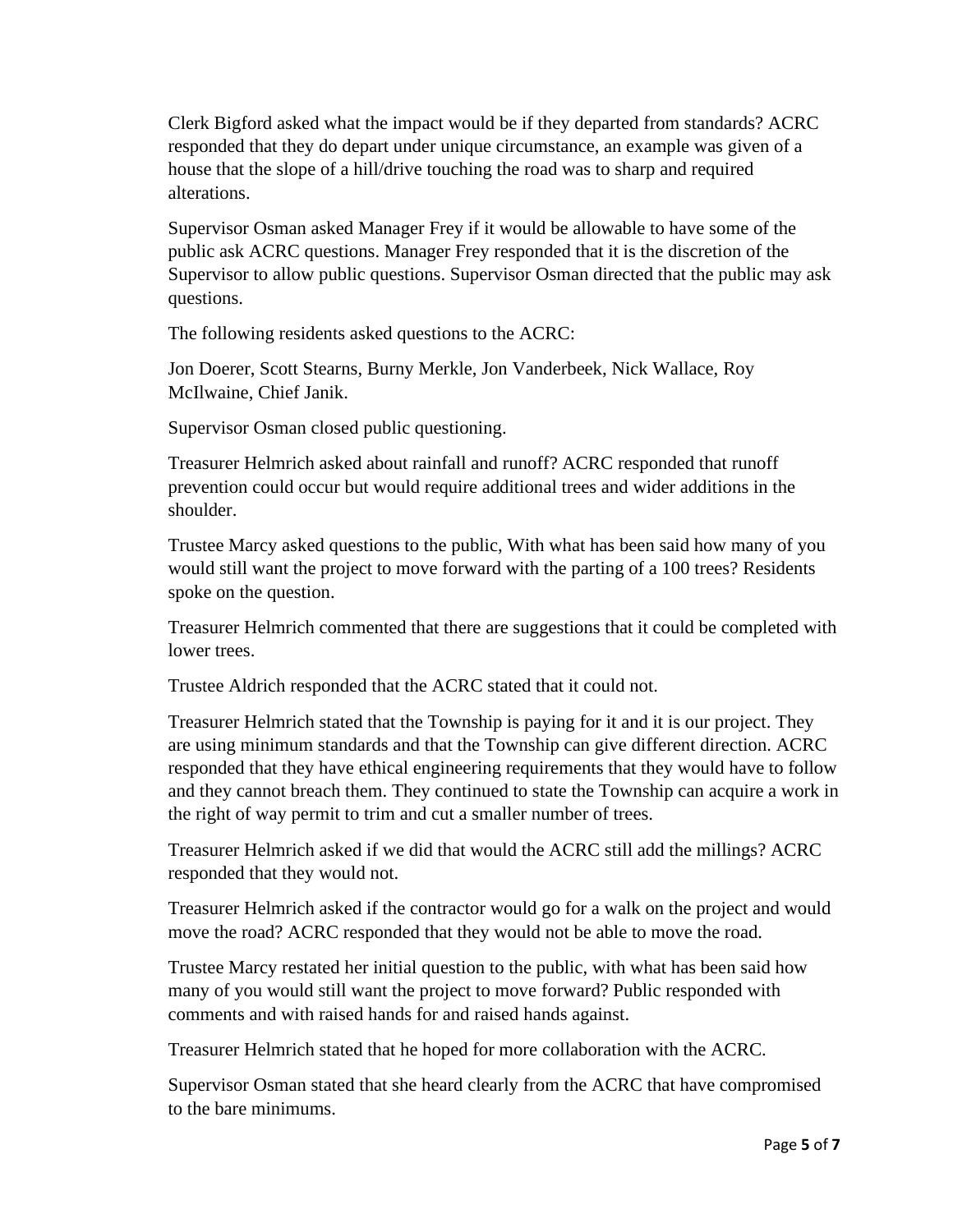Treasurer Helmrich and Supervisor Osman spoke about the clearing.

Motion by Supervisor Osman: Township Board authorize the recommended contractor from the Allegan County Road Commission for Project No. 4064, Dugout Road, Seconded by Bigford.

Supervisor Osman opened the floor to discussion.

Treasurer Helmrich stated that he had a prepared motion ready and asked that the motion be amended to allow for a redesign and a limit to the number of trees.

Clerk Bigford stated that she feels for the residents and that this is a tough choice for everyone. She further commented that she is concerned that the road would not be plowed, emergency services have difficulty getting down the road, and how does this impact response time. This is a safety issue for her.

Treasurer Helmrich asked if the amendment would be accepted. The amendment was denied.

Supervisor Osman called the previous questions and called the roll:

Ayes: Osman, Bigford

Nays: Helmrich, Marcy, Aldrich

Motion Failed: 2-3

Motion by Treasurer Helmrich to approve Work Order LH 4064, for the rehabilitation nof Dugout Road and Riverside Drive with the conditions that the Allegan County Road Commission, contractors, Saugatuck Township Fire District, and the Saugatuck Township Board and staff, work together to conduct a new survey to address the right-ofway issues along the roads and work towards identifying no more than fifty (50) trees to be removed before work on the project can begin. Seconded by Trustee Marcy.

Supervisor Osman called the roll:

Ayes: Aldrich, Marcy, Helmrich

Nays: Bigford, Osman

Motion Passed: 3-2